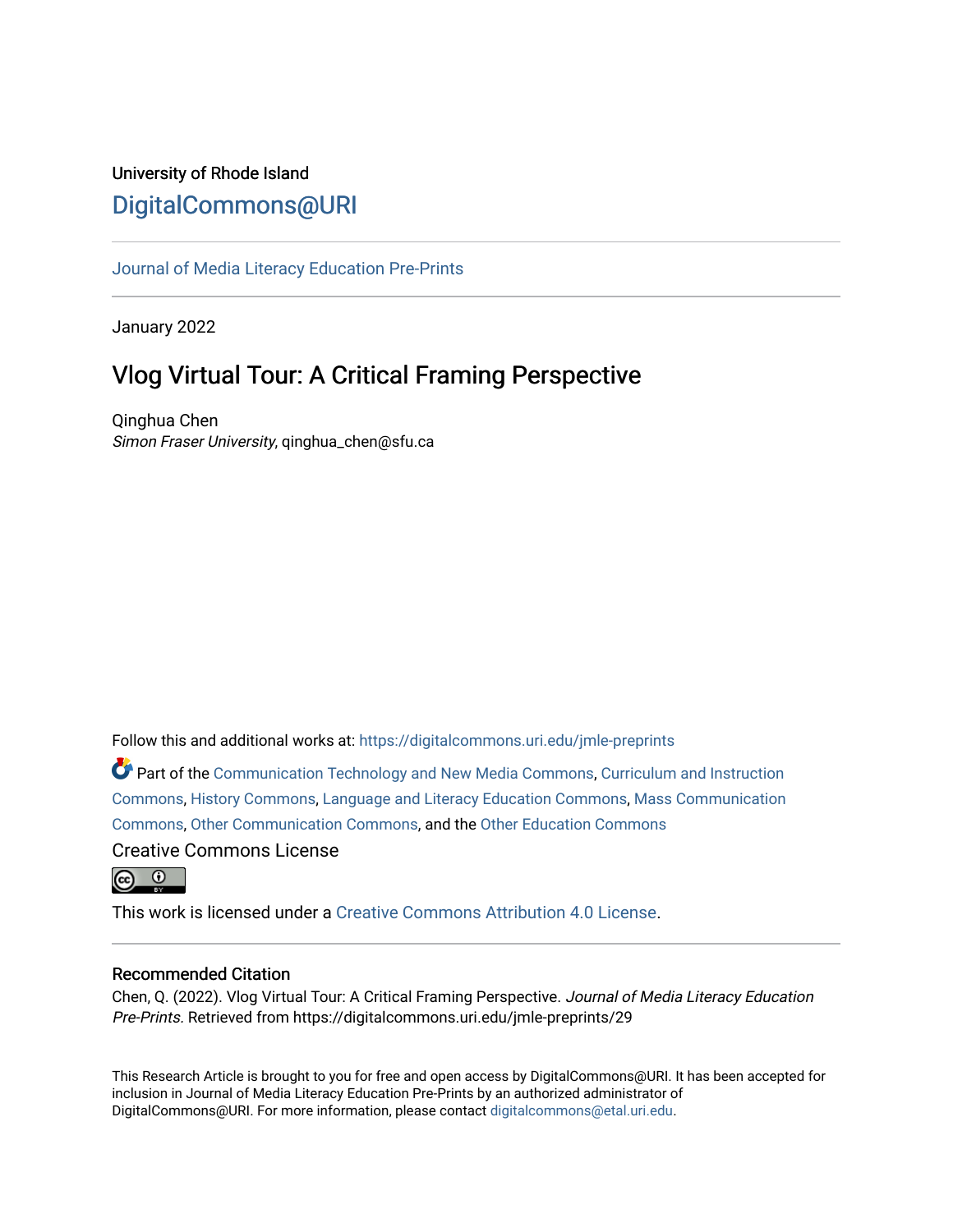### **Vlog Virtual Tour: A Critical Framing Perspective**

## **Introduction**

In the early 1990s, when International travel was not as popular and affordable as today, travelling shows on television were the main source of satiation for people's craving of enigmatic distant land. Today, access to high definition digital video recorders built into cellphones or attached to a drone, together with an easy-to-carry laptop bears the power to render and publish our production for the world to see. Many vloggers take up the "job" of "travelling for others" and get paid for commercials earnings when their videos go viral on YouTube or other social media. The often said "freedom and leisure" of being a vlogger could be deceptively tempting for many young people in today's fiercely competitive job market. However, many studies have found that vlog productions have intensified misconceptions of certain cultures and societies due to the vloggers' insufficient understanding of local culture (Oh & Oh, 2017; Guo & Harlow, 2014; Wall, 2009). The global spread of such YouTube videos and the uncritical consumption of such videos by young people can exacerbate cultural stereotypes. Critical digital literacies entail the skills and practices that can question these stereotypes as they foster the critical analytical orientations and capacity to question digital, multimedia texts for their underlying ideologies (Avila and Pandya, 2012). Using frame analysis (Goffman, 1974/2010) to analyse the common framings of vlog virtual tours on YouTube as well as the keyings used by the commenters on the YouTube vlog page, this study examines the power relationships embedded in such framings and keyings and proposes suggestions for how a critical pedagogy on vlogging can be developed in classroom settings.

## **Literature Review**

The study of YouTube videos related to tourism is not new but has been explored from many different perspectives. Back in 2007, a group of scholars have already identified the uniqueness of the user-content based platform and its ability of mass distribution of videos (Cheng et al., 2007). It was not long before a growing number of research studies emerged focusing on the efficiency of YouTube videos as marketing tools for consumer tourism (Fotis et al., 2011). One study even found that Vlogs have become a much more reliable source of information for travel planning (Lodha & Philips, 2013).

Recent studies have examined the travelling vlogs more critically and uncovered some taken for granted power relations and stereotype, which take shape in various topics in travel, such as food. Tambunan (2019) followed the productions of four couple vloggers from "first world" countries introducing the "authentic" culinary experience in Indonesia (p.1). In the analysis, Tambunan pointed out that eating local food ordinary to local Indonesians has been presented as adventurous demonstrating vloggers' "openness" to a foreign culture (p.4). The portraying of "Self" as cultural ambassador and exotization of "Other" seem to have contributed to the popularity of these vlog videos. Another study focused on a group of white expatriates in South Korea making videos about Korean food (Oh & Oh, 2017). In their videos, tasting Korean food is again described as "adventurous activities" (p.696). Oh and Oh (2017) further theorized that these videos demonstrate these expatriates' rejection of the hybrid identity of living in a different culture. The authors argue that to push back on the "White self vs. Others" construction, "it requires conscious agency to exercise antiracist, critical multiculturalism that works against their own social and commercial self-interests" (p.707). There are other similar analyses conducted in a variety of contexts, e.g. Guo and Harlow (2014) offered a comparative, systemic analysis of stereotypes of African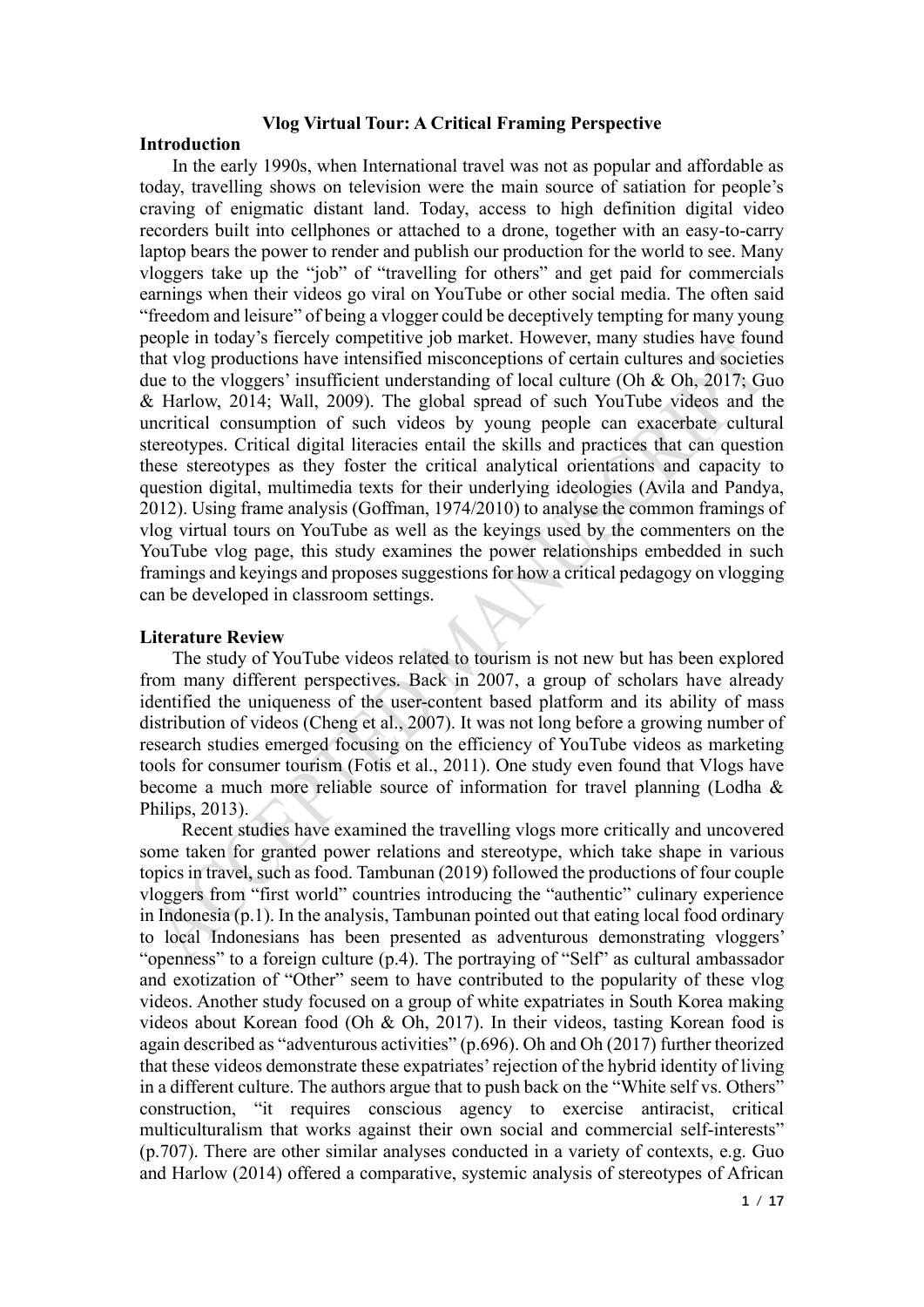Americans, Latinos and Asians in YouTube videos. They concluded that user-generated content on YouTube mostly perpetuates the stereotypes of different ethnicities rather than challenges them. Also, user-generated videos on YouTube seem to be more popular than those from mainstream media because people generally see them as value-free (Guo & Harlow, 2014). It is thus important to help students develop a critical stance towards vlogging rather than seeing them as value-free because the makers of the videos are also influenced by, or subscribed to, the already existing cultural and ethnic stereotypes in society consciously or not.

Previous studies also seldom include a fine-grained sociolinguistic contextual analysis. However, users of YouTube, especially those watching tourism videos, will pay attention to not only verbal utterances but also the contextual aspects like when, how, where, and why these words are said. For example, saying "this is the local food" in a fancy and expensive restaurant is hugely different from saying the same sentence in a roadside dinning where viewers' main concern might be hygiene; "this is local clothing" in a high-end shopping mall is vastly different from saying the same sentence in a local vendor located in the less affluent areas of the city. Thus, the perpetuation of stereotypes usually happens during the viewers' interpretive processes with their preexisting stereotypes and misunderstandings unchallenged. To design a critical pedagogy focusing on vlogging tours, I adopted Goffman (2010)' frame analysis as an analytical framework to conduct a fine-grained contextual analysis of the dynamic process of perception and interpretation, as a means to uncover the important issues beyond a solo focus on language and words. In addition, previous research has mainly looked at vloggers travelling or expatriating from western countries. This study shifts the focus to vloggers from non-western countries so that the critical pedagogy developed based on this study can be useful to teachers and audiences in non-western societies.

#### **Theoretical Framework**

 The term 'frame' is central to the theoretical framework in this study. Goffman (1974/2010) in his article 'Frame analysis, an essay on the organization of experience*'*, did not offer a very concise or straightforward definition of frame. This, however, has not stopped his ideas from being adopted by social scholars as useful methodological tools for analyzing social experiences from micro perspectives (Scheff, 2006). The toolbox in Goffman's theorization has provided ample and handy metalanguage for describing, conceptualizing, and analyzing social interactions. In this chapter several inter-related notions from Goffman will be introduced first. Then, these analytical tools will be applied in the contrastive analysis of two tour videos.

Goffman defined the central term 'frame' in this manner:

And of course, much use will be made of Bateson's use of the term "frame." I assume that definitions of a situation are built up in accordance with principles of organization which govern events--at least social ones--and our subjective involvement in them; frame is the word I use to refer to such of these basic elements as I am able to identify (Goffman, 1974/2010, pp.10-11).

To unpack this definition, we can see frame as "definition of a situation." It is also important to notice that for a situation, multiple frames can exist. For example, in this study, I frame YouTube travel videos as "vlog cultural tours"; however, to the vloggers, filming, editing and sharing of their videos may be framed as just for-profit actions; for the consumers on YouTube, watching these videos may be just another entertainment consumption act. The process through which we construct our frames to understand social activities around us is called framing (Goffman, 1974/2010).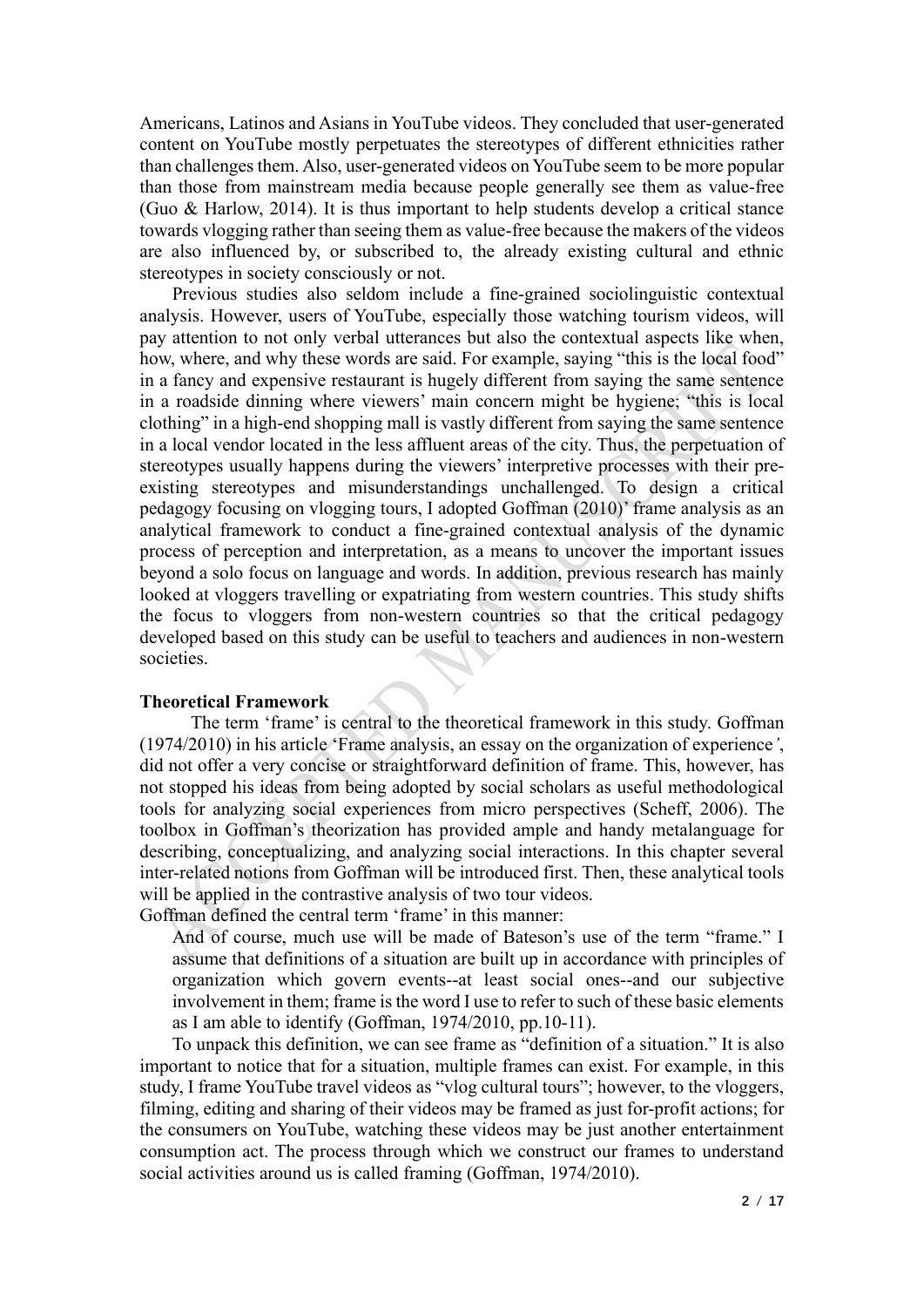Goffman also introduced two other useful notions, 'keys' and 'keying':

The key, I refer here to the set of conventions by which a given activity, one already meaningful in terms of some primary framework, is transformed into something patterned on this activity but seen by the participants to be something quite else. (Goffman, 1974/2010, pp.43-44)

The key is defined as "the set of conventions" that transforms the original definition of an activity. For example, in Asian countries, wearing face masks in public places is generally seen as a practice of self-protection for healthy individuals. However, the meaning of this practice is transformed in many western societies: mask-wearing in public spaces is seen as being irresponsible as only seriously sick people need to wear masks and if one is seriously sick one should stay home. So, due to the different conventions (keys) about mas-wearing there are different meanings for a seemingly similar practice. This transformation process is called "keying." Goffman (1974/2010) also conceptualized a perceptive distinction between social and natural events. For example, we tend to perceive that the earth goes around the sun as a natural event, while travelling to another country as a social event. Goffman argued that to perceive some event as natural or social is to apply our primary frames. In this study, the activities of filming, editing, and uploading videos to share are perceived as social events. Specifically, many vloggers post videos on social media to generate profit, and this framing is generally shared among vloggers themselves, as they all enabled advertisements in their videos. However, this framing is not usually shared explicitly with their audience. Instead, vloggers through various keys (e.g., YouTube as a social media platform), the original framing of the for-profit video filming and sharing activity is usually keyed as a natural, exciting, adventurous, and non-instrumental recording of personal travelling. However, the keys made available by the vloggers are not necessarily adopted in the keying process of the viewers. The keying process and the subsequent reframing of the activities in the video will also be a focus of critical analysis because it is usually in the process of keying and reframing that the perpetuation of cultural and ethnic stereotypes is uncovered.

To sum up in a concise way of Goffman's (1974/2010) work, a frame is an interpretative framework to contextualize and understand what is happening; framing is the process of establishing a frame. When certain frame is communicated to and received well by others, then these people are described as contained by the frame. Otherwise, when they bring additional information to the interpretation and change the frame, this process is called keying.

YouTube video consumption is a temporal process: the user first sees a video appearing on the website with titles and snapshots which shows a frame of the video, and then the user must decide whether to play the video. While playing, keying could happen multiple times when new keys are brought by the viewers to understand the video. The comments left by viewers can provide reliable evidence to conceptualize the keying process of the viewers.

Goffman introduced frame analysis in the 1970s, when the internet was still in its infant form. Thus, useful as it is, it needs some tweaking to analyze YouTube content, such as to cope with the often asynchronous nature of communication between the vloggers and their viewers through the comment system (except during live streaming), compared with the face-to-face setting from which Goffman theorized and developed his analytical metalanguage. Another important issue pointed out by Pietraß (2009) regarding the use of frame analysis in education and critical digital literacies is the transferability and applicability of theories in actual classroom settings. To address this gap, this chapter will outline some principles for developing a critical pedagogy on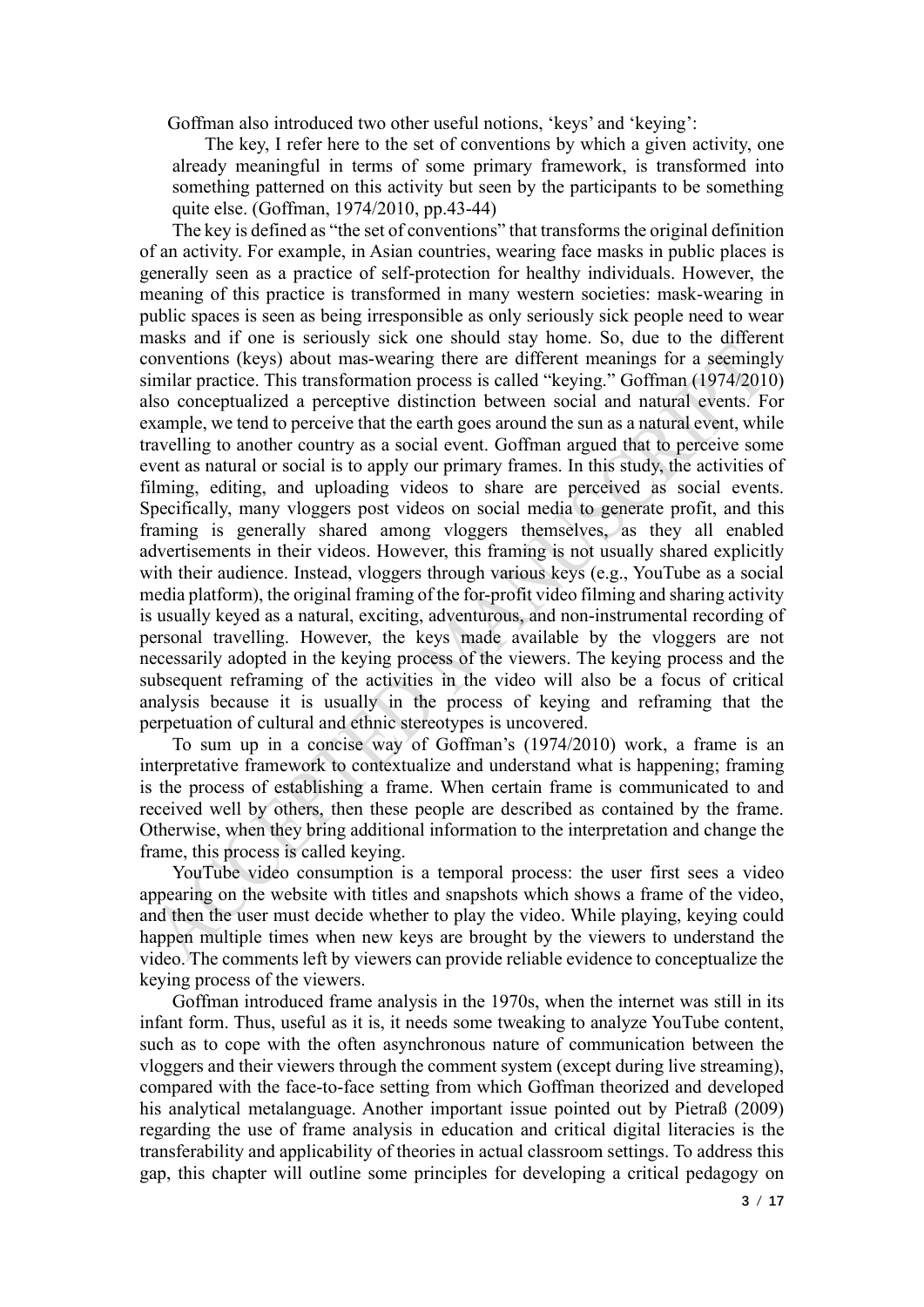vlogs and a sample lesson plan.

#### **Research Questions:**

- 1. What are the ways in which critical awareness (or lack of it) in framing vlog tour stories can counter (or exacerbate) cultural stereotypes?
- 2. What are some possible ways to raise students' critical awareness while consuming vlog tour stories?

#### **Methodology and Description of Data**

YouTube recommends new videos to users according to their algorithms, which means that the more videos users consume on YouTube, the more the recommendations will be tailored to to the interests of the user. This algorithm takes into account many factors including what videos users choose to watch; how long they stay watching them; whether they leave comments; and whether they subscribe to the channel of the video they watch (Arthurs et al., 2018). For data generation in this study, viewing the videos pushed by the recommendation algorithm becomes a reasonableroute as this simulates the process by which the average viewer gets exposed to different videos. For example, when users demonstrate enough interest to the vlog videos on YouTube, the algorithms will start to recommend similar ones. This way of data generation has been effectively used by researchers analyzing content on YouTube (Airoldi et at., 2016).

In this study, for the purpose of simulating the experience of first-time viewers of YouTube vlog tour videos, several computer techniques have been applied(*i.e.*, use of virtual private servers, and privacy mode of browsing) to "cheat" the algorithm and let it "misrecognize" the researcher's video searching as from first time users. With these precautions, it is reasonable to assume that the hunt for travelling related vlogs for this study will resemble the experience of first-time consumers of vlog travelling videos.

To find the vlog videos made by non-westerners, I used my native language Chinese to search on YouTube. The search term "旅游" meaning "traveling" returned almost infinite results, and the information (English translation) about the first 5 videos are listed in Table 1 as examples. The 'title' refers to the descriptions composed by the vloggers and then indexed by YouTube to facilitate searching. The 'thumbnail text' reports the words and phrases in the a thumbnail image uploaded as the theme of the video to attract viewers. 'Description' is the space beneath the title of the video on the webpage, where vloggers put detailed introductions to their videos. 'Account type' indicates the categories I use to differentiate vloggers who claim to be individual YouTube users from accounts held by tourism companies. The last column contains the number of accumulated views at the time of the search.

Because of the abundance of traveling videos, the search results are infinite. Due to space limit, only the information about the first five videos are listed in Table A, but they can be fair representations of the general content first-time users are expecting. The aim of this study is not to be exhaustive in terms of data collection as other studies that need huge datasets for content analysis. The aim of this study is to simulate as closely as possible, the experience of first time users searching for vlog tour content, as this is the real life experience of many YouTube users, including students.

From Table A ,three of the videos are shared by vloggers self-disclosed as personal travelers (#2, #4 and #5). #1 is from a tourism company in Taiwan, and #3 is from China's state media CCTV (China Central Television). For videos from personal accounts, #2 is from a Chinese couple touring mainly in India, Vietnam and western (usually poorer) parts of China. The vlogger who shared #4 claims to be a Beijing person living in Toronto. Her videos are mainly on touring in western countries like the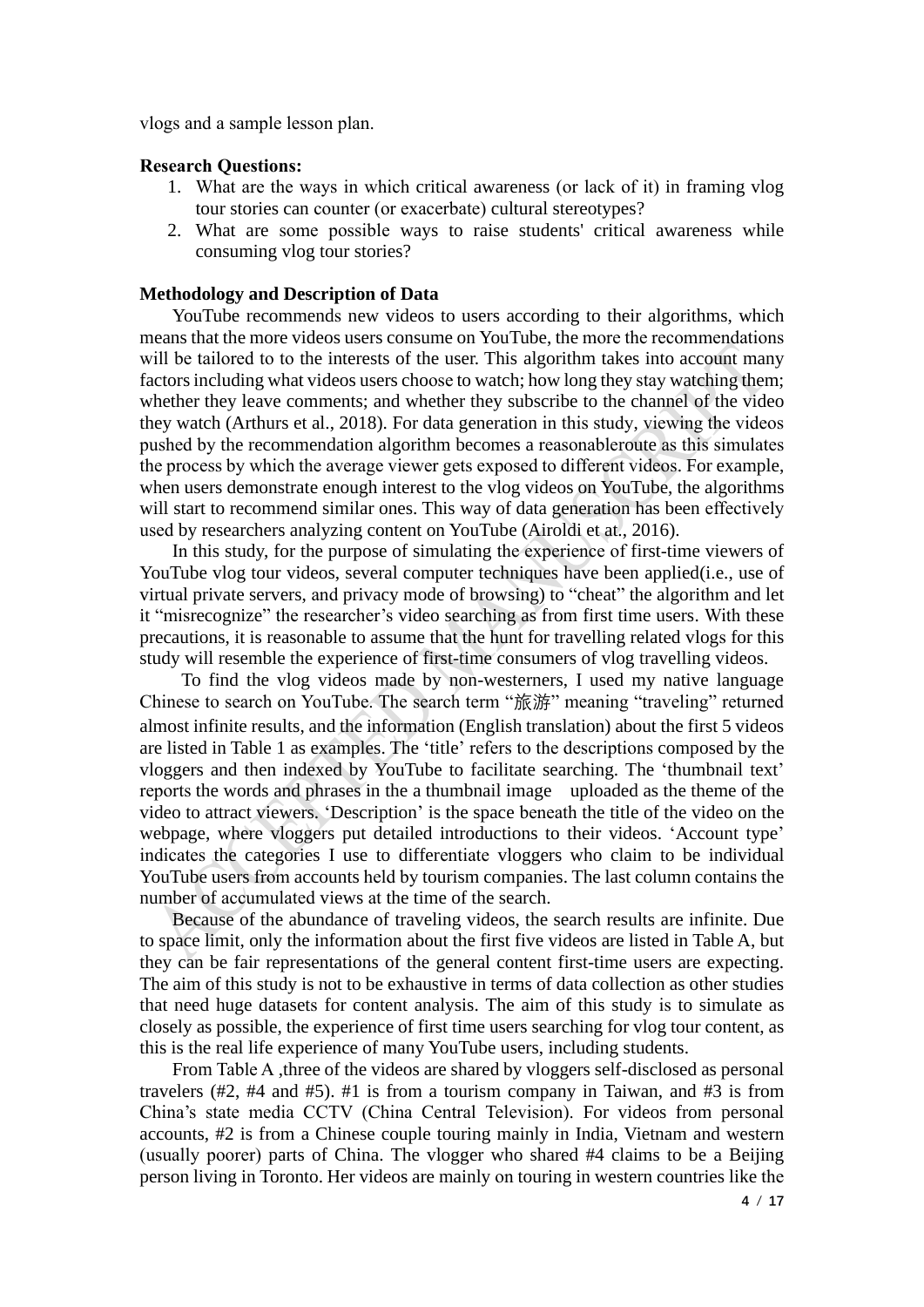UK, United States and Canada. The maker of video #5 called himself a "lonely traveler" from Hong Kong.

The data analysis will not include videos from companies and institutions as they are probably created very differently (i.e., not in a vlog form), which could be the focus of another study. I first examine the channel page of each vlogger and then watch their first few videos three times over a week, to allow time and space to reflect on the watching experience with theoretical lenses. Then in the next few days, I followed the recommendation of the YouTube algorithm to expand my watch list. After analyzing the videos, I have chosen two videos to illustrate two distinctive kinds of framing found in similar videos. I then compare and contrast their similarities and differences in framing as well as the keying of their respective viewers.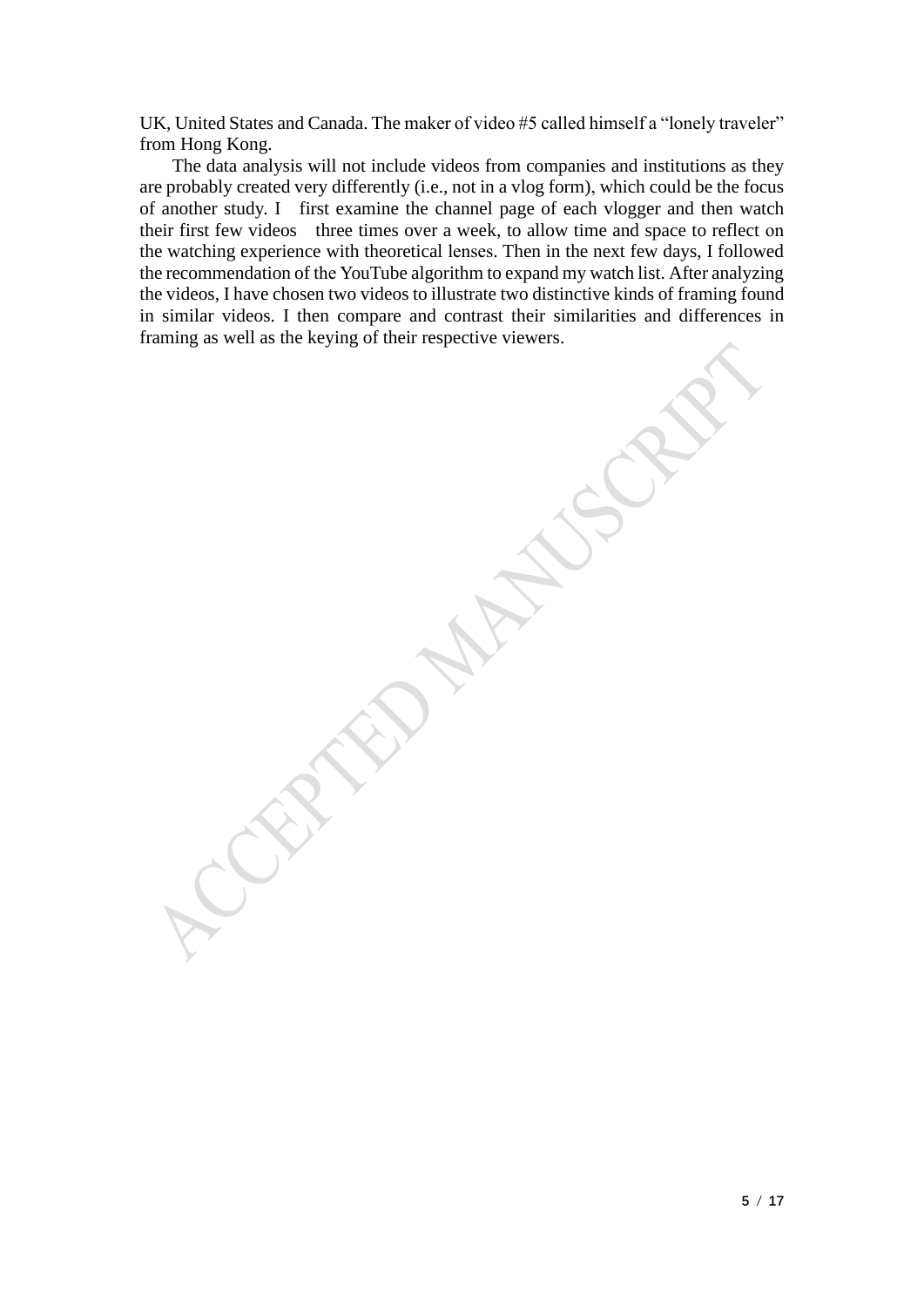| No.            | <b>Title</b>                                                                                                                                | <b>Thumbnail Text</b>                                                                                      | <b>Description</b>                                                                                                                                                                                                                                         | <b>Account</b><br><b>Type</b> | <b>Views</b> |
|----------------|---------------------------------------------------------------------------------------------------------------------------------------------|------------------------------------------------------------------------------------------------------------|------------------------------------------------------------------------------------------------------------------------------------------------------------------------------------------------------------------------------------------------------------|-------------------------------|--------------|
| $\mathbf{1}$   | Travelling to Europe [Austria,<br>Czech, ep.1] Passing<br>three<br>countries in a day, the most<br>beautiful town Hallstatt.                | Fairytale town in Austria<br>and Czech. What to do for<br>a ten-day trip? [A picture of<br>the town]       | Come to the fairytale town of Eastern Europe,<br>the first episode of the ten-day trip to know<br>Mozart                                                                                                                                                   | Cooperate<br>Account          | 190K         |
| $\overline{2}$ | Travel self-media as money<br>making? How much money you<br>make<br>with<br>400<br>thousand<br>followers. Listen to our two years<br>story. | Monthly income of 30,000<br>RMB [A picture<br>show<br>vloggers showing<br>their<br>cellphone in their van] | Hello everyone, I am Hongji, experience<br>different cultural and customs, get to know<br>different corners of the world. Follow me to<br>the authentic world. You have money and<br>status, while I have a lady and a motorbike.                          | Personal<br>Account           | 120K         |
| 3              | "Touring<br>China"<br>the<br>first<br>episode, the world is round<br><b>CCTV</b> documentary                                                | CCTV [A picture of the<br>forbidden city]                                                                  | The content of this episode: starting from the<br>historical point when the first travelling<br>agency established, talking about UK, Spain,<br>France, China and Africa                                                                                   | Institutional<br>Account      | 55K          |
| $\overline{4}$ | The Vlog of UK, Travel with Me<br>Strategies for London   Where to<br>go for holiday   London subways<br>China town Fish & Chips            | Follow me to tour UK [A]<br>picture of the vlogger<br>besides the bank of Thames<br>river]                 | Hello, long time no see, the RAM issues on<br>my computer has prevented me from<br>uploading my videos, and it has finally been<br>solved ! The London Vlog will be divided into<br>two episodes, and my recommendations of<br>scenic spot are as follows. | Personal<br>Account           | 32K          |
| 5              | The<br>Srilanka<br>tourism<br>best<br>destination of Lonely planet<br>Train at the sea  Galle Dutch Fort<br>Backpacking in Srilanka         | Backpacking in Srilanka<br>Day 01 [A picture of<br>vlogger lining out of the<br>train]                     | We offered Chinese subtitles in our channel, if<br>you like please subscribe.                                                                                                                                                                              | Personal<br>Account           | 45K          |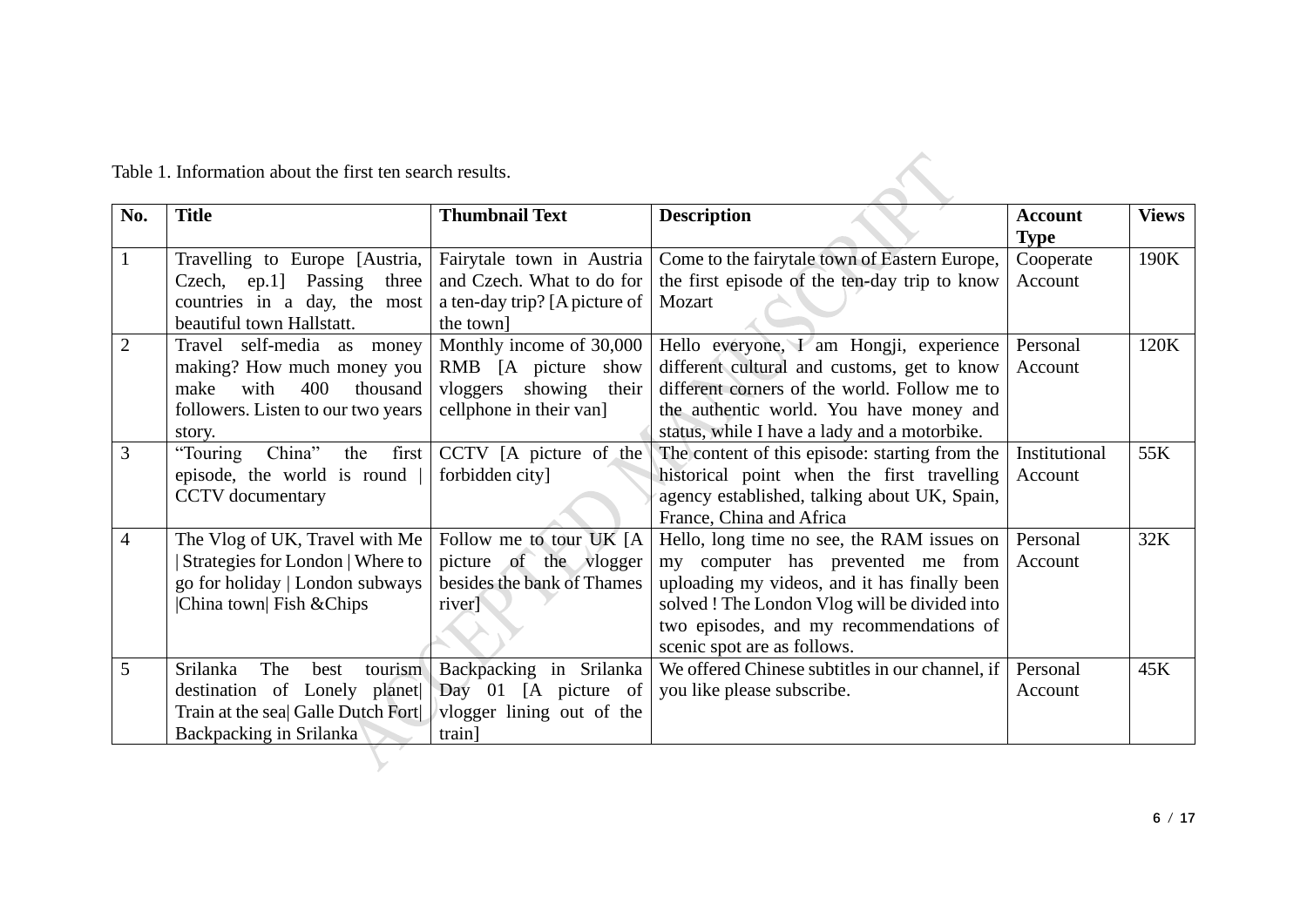## **Data Analysis**

This section begins with demonstrating the analysis of two videos and their respective channels. They are chosen because their videos can best represent two distinctive types of framing. The similarities between these two representative videos include, both are: (a) claiming to be a narration of travelling, (b) visiting a third-word country, (c) showing signs of edits, and (d) generating profit by enabling advertisements in the playback. Despite these similarities, the two videos are quite different.

**Vlog Tour to an Indian Slum.** These vloggers' channel is called "婚前先旅" meaning to travel together before marriage. Their self-description is provided in Table. 1, # 2. The couple seems to be in their 20s and claims to be from rural places in China. On the channel page, they state their aim as leading the viewers to experience the authentic world. Most of their videos were shot in India, Pakistan, and the rural western part of China. One sentence on the most prominent place of the channel is "You have money and status, while I have a lady and a motorbike." This sentence frames their vlog stories as from the grassroots, who are proud of their unique lifestyles. The video analyzed is called "印度贫民窟第1次被人打, 就因为拍了一头牛" [Got beaten up for the first time in the slum of India, just because I videotaped a cow].





The video begins with the couple walking on a street which they framed as a slum, with Indian children, laughing, walking, and chasing them from behind. The male vlogger is chattier than his girlfriend. While walking along the street of clothes sellers, the male vlogger stated that these businesses are there because "this place is a slum".

Then, he caught sight of a passing Mercedes-Benz car, which is inconsistent with his framing of this place as a slum. According to Goffman (1974/2010), when people are engaging in activities within certain frames, other out-of-frame activities are still going on, which could lead to frame breaking. As the two vloggers staging their performance by framing it as touring the slum, various other locally meaningful activities on site are still going on., such as selling and buying very cheap clothes are considered in-frame activities as they are consistent with the vloggers' framing, while the sudden appearance of a luxury vehicle is an out-of-frame event that has its meaning for the locals but can potentially challenge the vloggers' framing. This outof-frame activity (the Benz car passing) has caused the vloggers to renegotiate the framing as the boy said "还能出奔驰, 牛逼" [A Benz car is coming out, awesome]. After being silent for a while the conversation between the female (F) and male (M) vlogger continues: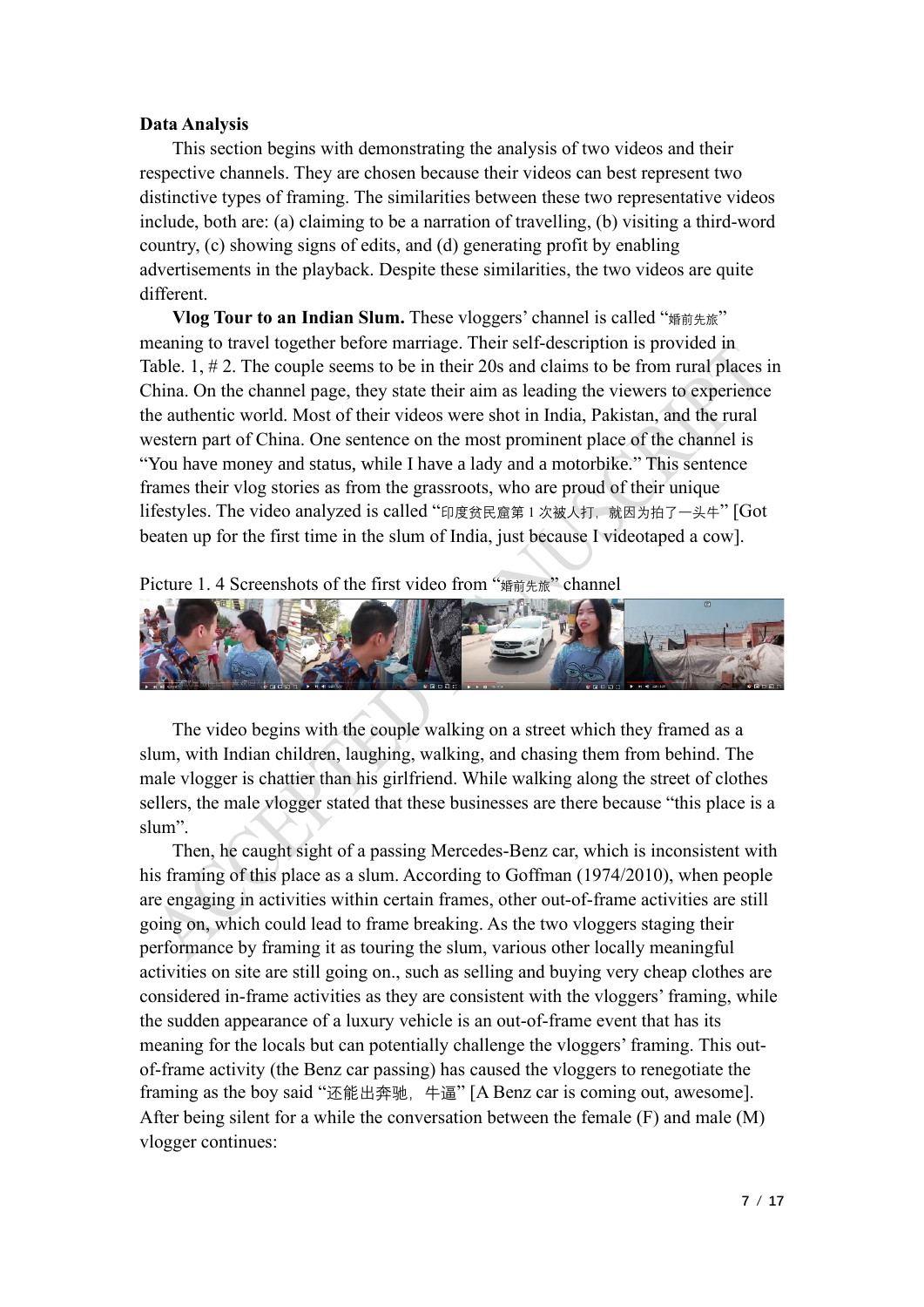01:15 M:他们的贫富差距啊可能已经达到了我们没有办法想想的地步 [The gap between the rich and the poor here may be beyond our imagination.]

…

01:43 F:刚刚那里不是有一辆奔驰开过去吗?真正的贫民窟的话, 这些车应该不会往这 边开。[There was a Benz passing by just now? I thought if this were a real slum, these cars would not come here.]

01:51M: 这是贫民窟的霸主啊,这个,绝对的霸主。[This is the king of the slum, this one, a real king.]

In the above transcribed dialogue, the female vlogger questioned the framing of slum, as she saw the Benz car. The male vlogger, however, continued to sustain his framing, despite the evidence of possible misframing on his part. Goffman (1974/2010) called this process "containment", which means to contain the audience in the existing framing (p.103). Despite the describing the Benz car as "awesome," he still tried to contain the audience in his slum framing by calling the car as the King of the slum.

In the 4th screenshot of Picture 1, the wall and the metal wires are framed by the male vlogger as the fences that the government set up to block international tourists from seeing the slum on the other side. He then claimed that the real slum is behind those fences (as if the Benz car has made the previous slum unreal). However, as they crossed the fences, viewers can see what immediately lie beyond are railways, so it is likely that the fences are safety measures rather than what the vloggers claimed as the government's attempt to hide poverty. It is difficult to know whether framing those fences as measures of hiding poverty comes from their intentional fabrication or their own misrecognition of the fences' function.

To summarize how the vloggers, frame their visit as a tour into the slum, it seems that it is done basically through assigning meanings that are consistent with the slum framing to local things and people regardless of the local meanings on site. They then present the audience with their stories of "what is happening" by using the local things and people as evidence. We theorize this model of framing as "Myself-VS-Local" framing, which involves objectification of local people's living.

In this framing model, the meanings assigned to the local environment (material or human) by the vloggers are subjected mainly if not only, to their framing (i.e., slum), detached from any local meaning, which further invites the viewers to apply the same framing to make sense of other things in the local environment that the vloggers may not have described. In addition, the vloggers in these videos seem to maintain a distinct boundary between themselves and the local environment, which remarkably resembles the distinctive White and the Other boundary mentioned in many other studies (Guo & Harlow, 2014; Oh & Oh, 2017). It is clear to viewers that they are not, to any degree, part of the local environment. During the whole video, there seem to be no obvious signs of meaningful engagement with the local people, things and happenings which can help to reduce chances of a stereotypical framing.

**Viewers' Comments on the Vlog Tour to an Indian Slum.** YouTube generally lists viewers' comments according to the number of likes and replies received on the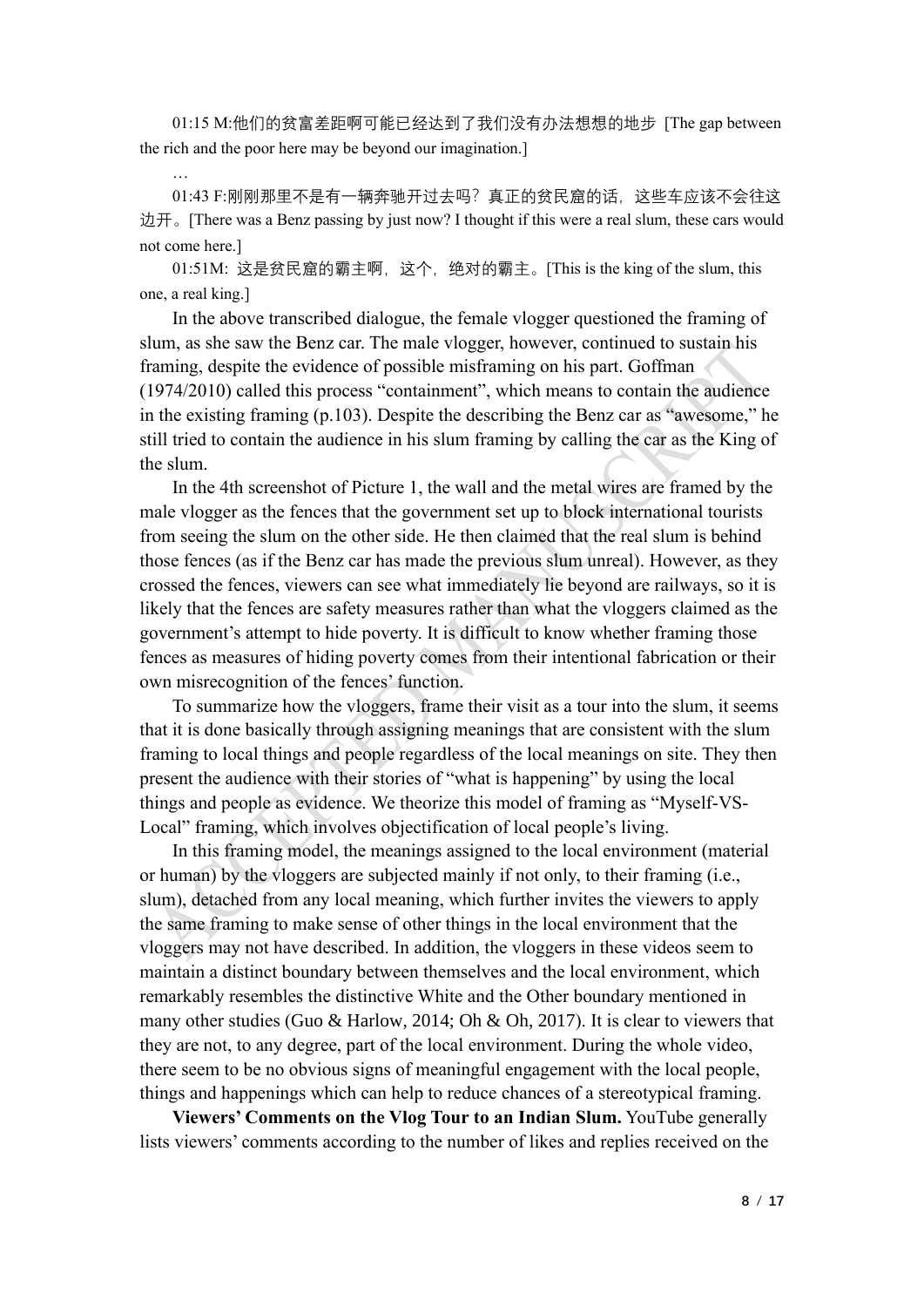comments. The most popular comments are ranked first. Ten most popular comments are listed below:

#1 你长得像北部印度人 [You look like a northern Indian person.]

#2 这女的也很惨, 跟错人, 早晚出事。[The woman is miserable, attaching to the wrong person, a tragedy will happen as a matter of time.]

#3 把女友丢在后面小心给印度强奸犯看到。[leaving your girlfriend walking behind you, you should be careful she may be targeted by Indian rapists.]

#4 没强奸犯算很好了。[It is lucky to not come across rapists.]

#5 大哥,连我都有想打你的冲动了……[Hi brother, even I have got the impulse to punch you.]

#6 小心,在国外也要注意隐私权,如果别人拿摄像头往你家拍,你就知道什么感觉 了?[Be careful, you should also pay attention to privacy right in foreign countries, you will know what it feels like when others filming into your home with cameras.] #7 跑得比女朋友还快, 没卵葩。[Running away faster than your girlfriend, you've got no guts.]

#8 男的去可以,不可带女友去,不怕一万,只怕万一。这种地方安全是没有保障的。 [As a male you can go there, take every care just in case, there is no safety guaranteed in a place like this.]

#9 刚刚说到人特好就被打。[You just mentioned people are kind there, and you got beaten up.]

#10 印度治安很差,要小心,再小心。[Public order is extremely poor in India; you can never be too careful.]

From the above comments, the original framing of the situation as an adventure into a slum in India has turned into something quite different through the keying of the viewers. The keys that viewers drew on have mainly two themes. First, India is a dangerous place (Comment #1, #9 and #10), based on which, some comments criticized the male vlogger for bringing his girlfriend there. (Comment #2, #3, and #8). In addition, the other theme of keys is the immediate danger for the female vlogger to become a rape victim (Comment #3, #4). Thus, the viewers who left the most popular comments reframed the tour video mainly as a record of the dangerous and irresponsible action of the male vlogger.

From the above analysis, critical framing is much needed to counter uncritical keying of viewers, which exacerbates stereotypes, as Gamson (1992) pointed out that people are generally not cognitively active, and they depend much on (the vloggers' and/ or other viewers') framing to make meaning. Thus, critical framing of the vloggers is essential for the audience to avoid misframing due to stereotypes in cross-cultural communication and events.

**Vlog Tour to Sri Lanka.** Besides the "Myself-VS-Local," an alternative kind of vlogs is found in the videos of a Vlogger from Hong Kong with the channel "Manwest 文西". His video to Sri Lanka (#5 in Table. 1) is a good example. Besides providing some useful tips (i.e., currency exchange, tickets purchasing), he also framed the tour quite differently.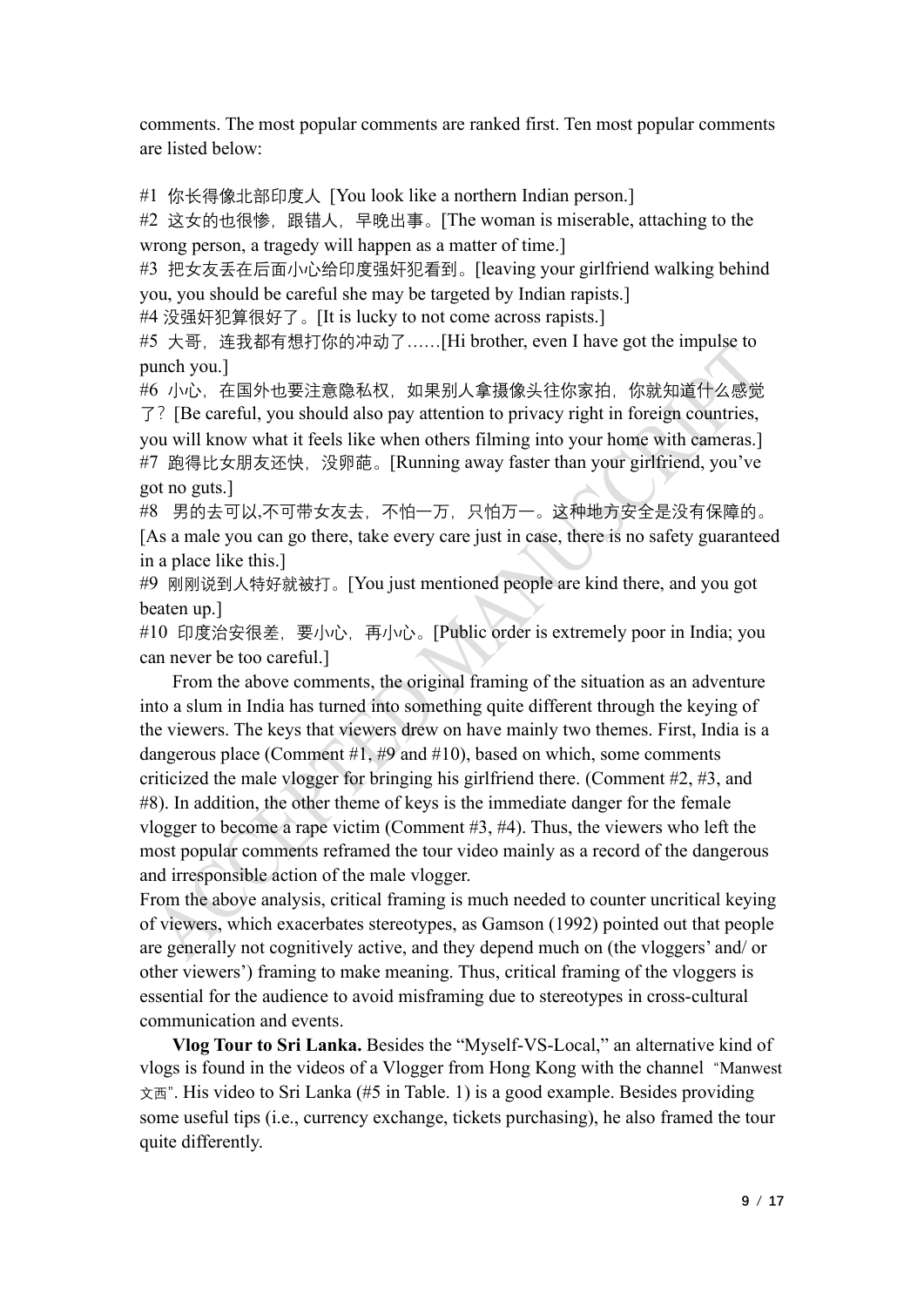#### Picture 2. Screenshots of a video from "Manwest 文西"



The first screenshot displays the vlogger showing immigration requirement tips to the future visitors which, according to Goffman (1978/2010), can help to prevent misframing as more information about a social event is provided. While waiting for his train to his destination, and eating at a local restaurant, he reminded future visitors to eat with the right hand to meet the local cultural expectations. This is yet another piece of information with the potential to prevent viewers' possible misframing. He demonstrated genuine excitement on the train and then enjoyed some quiet time too at a beach. He explicitly stated his framing of the trip at the end of the video:

去一个鲜为人知的国家旅行,就是什么都觉得新鲜惊喜,像小孩子一样。去一趟 旅行,让人生重回小时候那样,不是很棒吗?

Translate: Traveling to a less-known country to feel fresh and surprised in everything, like a child, wouldn't it be great to go on a trip and get people back to their childhood?

Different from the first video, we theorize the model of his framing as "Myself-in-Local." In his framing he did not usually assign meaning to local people and things according to his preconceived ideas, but tried to join the local practice with curiosity, thus what is happening around him does not only mean something to him but also affects him.

In this "Myself-in-Local" model of framing, the vlogger and the local environment are increasingly meshed up, as the local environment affect the vlogger and vice versa (i.e., he adapted to the local way of eating). This model is visualized as he becomes part of the local scenery in the fourth screenshot in Picture 2. When moving on to the comments from viewers, the following popular comments are found:

#1 今天竟然有恐怖袭击,希望你一切安好,旅途完成了吗? [There was a terrorist attack today. I hope you are well. Is the journey completed?]

#2 好 Ming 仔好 feel 但都好好睇 希望你可以搵到自己風格 加油。[Good boy, it feels right, the video is very interesting, I wish that you can find your own style, fight! ] #3 背景音乐太大声,几乎盖过配音。[The background music is too loud, almost louder than your narration]

#4 介绍得很详细, 又有中英文字幕, 做的很俾心机的视频。赞! [very detailed explanation with Chinese and English subtitles, really put your heart in making this video. Great !]

#5 12:08 之後無左聲既?[No sound after 12:08?]

#6 將軍澳人 [You are from Tseung Kwan O]

#7 Yess!!! Sri lanka is a really lovely country I love this so much. #8 建議配樂可以不用下, 不然跟自然音混雜一起會聽不太到你說話~影片拍的很好 我很喜歡:)! [I recommend not using background music, because it blends with natural sound there which makes it hard to listen to you talking; I enjoyed the video, well done.]

#9 好有 ming 仔 feel......但有水準既! [Good boy, right feeling, high level]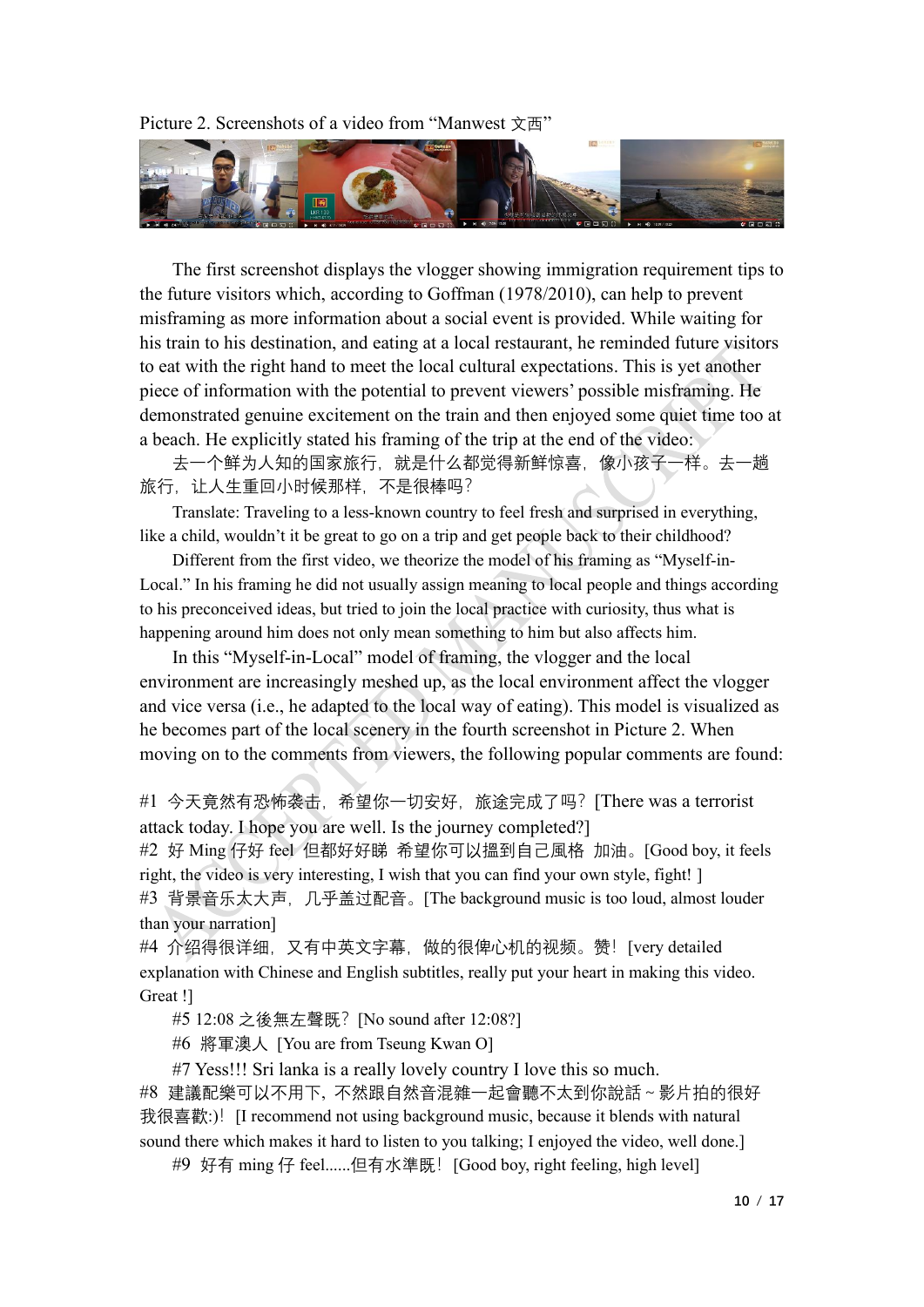#10 加油啊! 也來訂閱我的頻道吧! [Fight, please follow my channel as well]

The #1 comment refers to the terrorist attack that happened in Sri Lanka about a week after the vlogger uploaded this video, so viewers are concerned about his safety. Comments #2 #4 #7 #8 and #9 all expressed appreciation, or encouragement to the vlogger. Different from keying the video tour into something quite different like what happened in the first video analyzed, the framing of this vlogger seems to be much more well received, as most of the comments are about the good quality of the video and their interests in travelling to Sri Lanka, despite similar signs of poverty documented in the video.

**Critical Framing of vlog tour making.** From the above analysis I want to argue that a critical framing of vlog tours has two general principles: A "Myself-in-Local" framing and providing local meaning to prevent misframing by the viewers. The first principle guides the vloggers to see themselves as a (potential) part of the local landscape or culture, and to avoid the framing that exoticizes and the objectifies the local environment. Also, presenting local meaning (i.e., which hand to use for eating) for the viewers will help future travelers to understand the local environment and to orient themselves more easily in this environment thus preventing misinterpretation (e.g., seeing eating with hands as indicators of uncleanness) due to pre-existing stereotypes.

## **Towards a critical digital literacies lesson plan for making Vlog tours videos**

What are the pedagogical implications of the above analysis? As discussed in Ávila and Pandya (2012), the goal of critical literacies praxis has the dual purposes of investigating the power relations and redesigning texts that serve the interests of the less powerful. According to the two principles theorized, a possible lesson plan for developing critical digital literacies regarding vlogging is outlined in Table 2. The lesson design encompasses the dual purposes of critical literacies. The first part of the lesson aims at presenting the students with an example of vlog videos that have a "Myself-VS-Local" model of framing for co-analysis with the students. The teacher can first present some questions to encourage students to apply a critical lens while watching. Then the teachers can open space for discussion over possible issues and hear students' keying of the original framing. While leaving the discussion open, teachers can play another video with the "Myself-In-Local" framing and ask students to compare the two videos. After theorizing some principles together with the students for making a good vlog video, teachers can have students create and design their own vlog tour videos while offering students some possible topics (i.e., introducing their own neighborhood).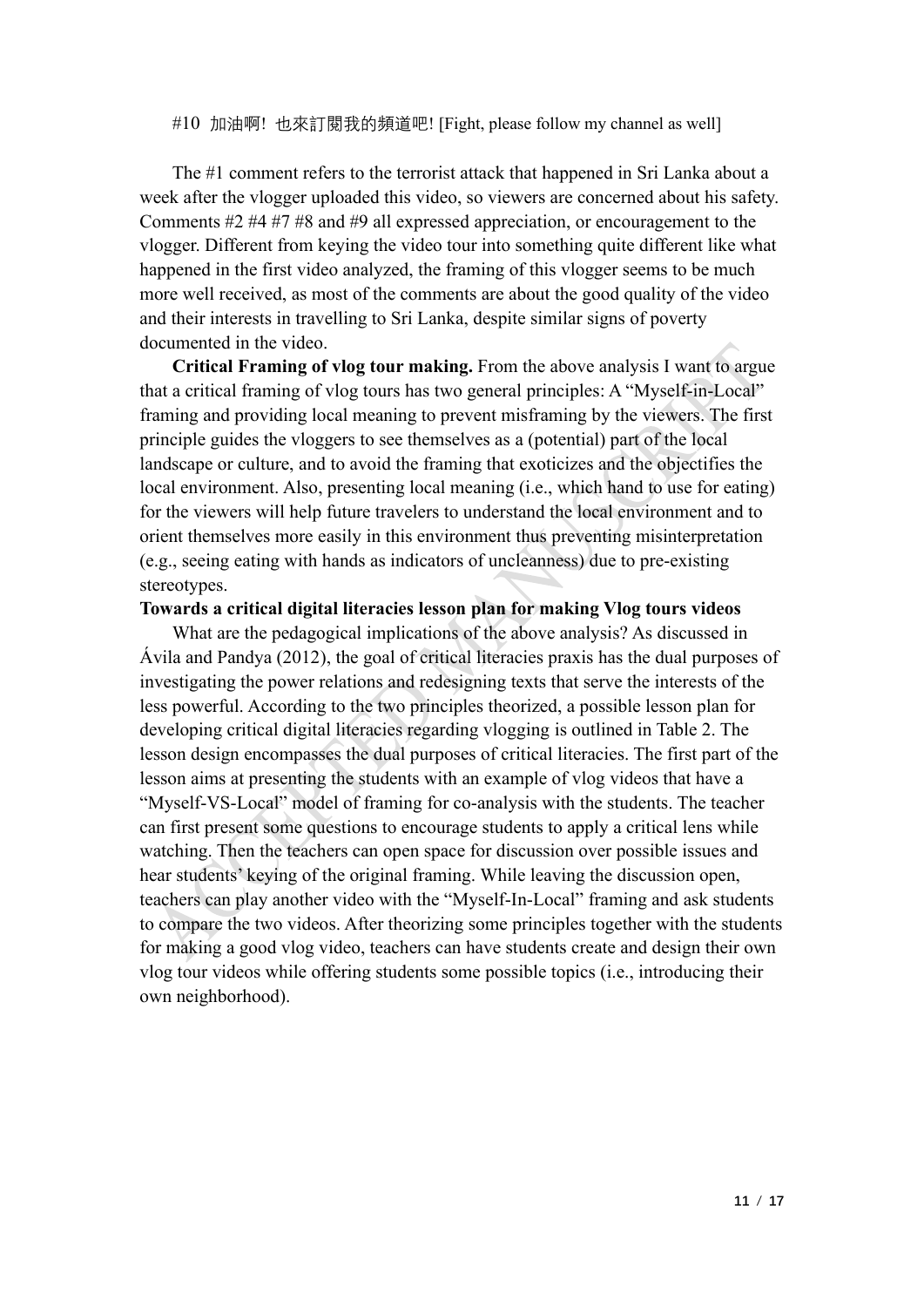|  | Table 2. Sample Lesson Design |  |  |
|--|-------------------------------|--|--|
|--|-------------------------------|--|--|

|               | Table 2. Sample Lesson Design                                            |                                                                                                                                                                                                                                                                                            |                                                                                                                                                   |                                                                                                                                                         |
|---------------|--------------------------------------------------------------------------|--------------------------------------------------------------------------------------------------------------------------------------------------------------------------------------------------------------------------------------------------------------------------------------------|---------------------------------------------------------------------------------------------------------------------------------------------------|---------------------------------------------------------------------------------------------------------------------------------------------------------|
| Moves         | <b>Steps</b>                                                             | Teachers                                                                                                                                                                                                                                                                                   | Students                                                                                                                                          | Rationale                                                                                                                                               |
|               | Introduce the<br>$\bullet$<br>topic of the<br>lesson                     | Ask questions:<br>$\bullet$<br>Have you ever filmed videos during your<br>travelling?<br>Or, explain the framing and multiple<br>frames using examples in the theoretical<br>framework section.                                                                                            | Students to ask.<br>answer the questions<br>and to share their<br>experience of<br>making or watching<br>travel videos                            | Connect the topic of the<br>$\bullet$<br>everyday life of the<br>students to make the<br>class topic relevant to<br>students.<br>Explain relevant terms |
|               | Raise<br>students'<br>critical<br>awareness<br>towards the<br>framing    | Ask questions:<br>$\bullet$<br>What do you think of the framing of the<br>videos, do you think they are good<br>presentations of the places? And why?<br>Use students' sharing and stories from<br>$\bullet$<br>the first step to raise critical awareness                                 | Answer questions<br>$\bullet$<br>Continue the<br>$\bullet$<br>discussions                                                                         | Invite students to<br>evaluate (rather than<br>merely being entertained<br>by) the videos with<br>analytical tools                                      |
| Investigation | Watch and<br>Discuss the<br>videos<br>following<br>"Myself-VS-<br>Local" | Teachers play one or two videos<br>$\bullet$<br>following the "Myself-VS-Local"<br>designs and ask questions:<br>Do you think the framing really reflects<br>1.<br>the ways local people live their lives?<br>How do you think local people will feel<br>2.<br>when they see those videos? | Answer the<br>$\bullet$<br>questions<br>Ask the teacher more<br>questions about the<br>videos<br>Discuss the<br>$\bullet$<br>questions with peers | Invite students to stand in<br>the shoes of the local<br>people to evaluate the<br>possible effect of these<br>videos                                   |
|               | Summarize<br>the strategies<br>for making<br>better vlog<br>tour videos  | Open discussion of the questions:<br>$\bullet$<br>How to make your videos liked by both<br>the local people and the viewers you<br>reach?                                                                                                                                                  | Students to discuss<br>$\bullet$<br>the question with<br>peers and the teacher<br>Students to jot down<br>notes                                   | Engage students in<br>critical discussions and<br>prepare them for<br>redesigning the texts                                                             |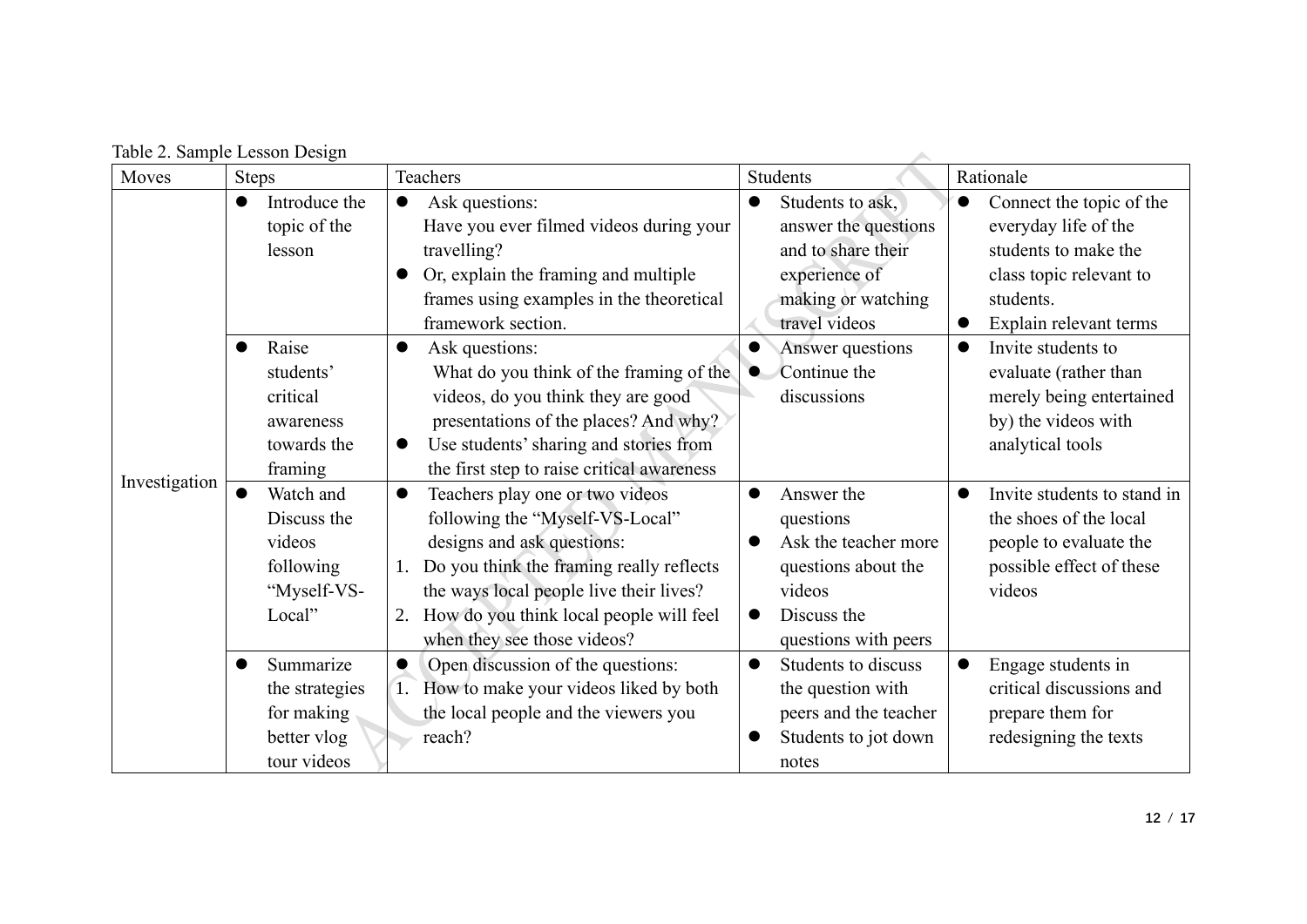| Explore with<br>students the<br>potential<br>choices for<br>redesigning<br>assignment                                                                                             | Invite students to watch a video of<br>$\bullet$<br>"Myself-In-Local" video and then<br>consider:<br>Making their own videos about their<br>1.<br>neighborhood, paying attention to the<br>framing.<br>Invite other people to join the critical<br>2.<br>discussion of vlog tour videos after<br>class.<br>Students' own choice of their<br>3.<br>assignments in consultation with the<br>teacher                                                            | Students can make<br>$\bullet$<br>choices about their<br>assignments<br>Students to carry out<br>$\bullet$<br>the<br>assignments/project<br>of their choice           | Since not every student<br>has the necessary<br>equipment or interests to<br>film, the assignment<br>should be more open to<br>the students<br>Stimulate students'<br>critical awareness in<br>framing their own videos                |
|-----------------------------------------------------------------------------------------------------------------------------------------------------------------------------------|--------------------------------------------------------------------------------------------------------------------------------------------------------------------------------------------------------------------------------------------------------------------------------------------------------------------------------------------------------------------------------------------------------------------------------------------------------------|-----------------------------------------------------------------------------------------------------------------------------------------------------------------------|----------------------------------------------------------------------------------------------------------------------------------------------------------------------------------------------------------------------------------------|
| Redesign<br>Invite students<br>to share their<br>videos or their<br>alternative<br>assignments<br>Reflect on the<br>experience of<br>making videos<br>or discussing<br>this topic | Invite students to share:<br>$\bullet$<br>Please share your videos and then<br>explain your framing.<br>What is your experience of inviting other<br>2.<br>people to talk about the vlog videos?<br>Invite the students to think:<br>$\bullet$<br>1. Whether it is important to be more<br>careful and mindful in framing vlog tour<br>videos?<br>What are the things you have learned by<br>2.<br>doing it yourself/ after talking about it<br>with others? | Students to share<br>$\bullet$<br>their product or<br>stories of doing<br>alternative<br>assignments<br>Students to share<br>$\bullet$<br>their thoughts and<br>ideas | Having students share<br>their thoughts with peers<br>regarding framing and<br>the keying of their<br>audience<br>This step helps students<br>to internalize the learning<br>To encourage critical<br>framing in future vlog<br>making |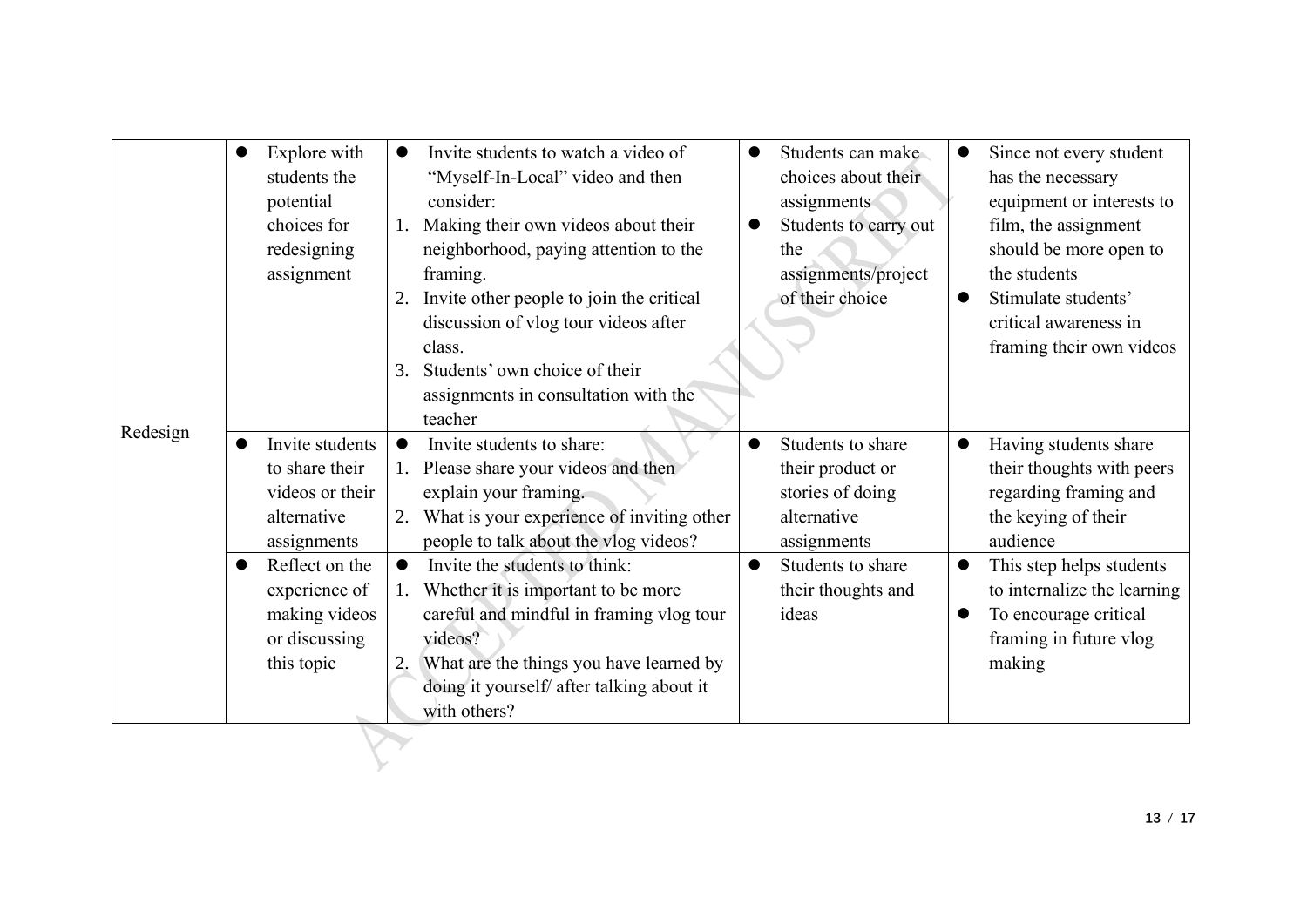## **Discussions**

 Since vlog tour videos constitute one of the most popular categories on YouTube, their impact on local cultural and environment should not be ignored. By simulating the experience of a new YouTube user's experience, the problematic framing of local environment and culture is discovered. Besides, the previous explored issues like exoticization of the Other, vloggers from non-white countries also tend to objectify other cultures and people, especially in developing countries. It is necessary to promote a critical lens among students who are not only consumers of these videos but also are likely to be video makers in the future.

Goffman (1974/2010)'s frame analysis tools are applicable to uncover the issues hidden in vlog tours videos, as it helps to show how external meaning is assigned to local people and environment in some videos just to serve the vlogger's framing.

The lesson plan offered in this chapter aims at opening spaces for opportunities and possibilities to promote the use of critical lenses. In this globalized world where many ordinary people are equipped with the power to film and broadcast their framing of the places they visit, and making a profit out of it, it is essential to not forget the possible additional harm it may bring, to the communities that are already suffering from stereotypes. By redesigning the texts with critical lenses, especially applying a "Myself-in-Local" model, students can become more culturally responsive in their future travels.

**14** / **17**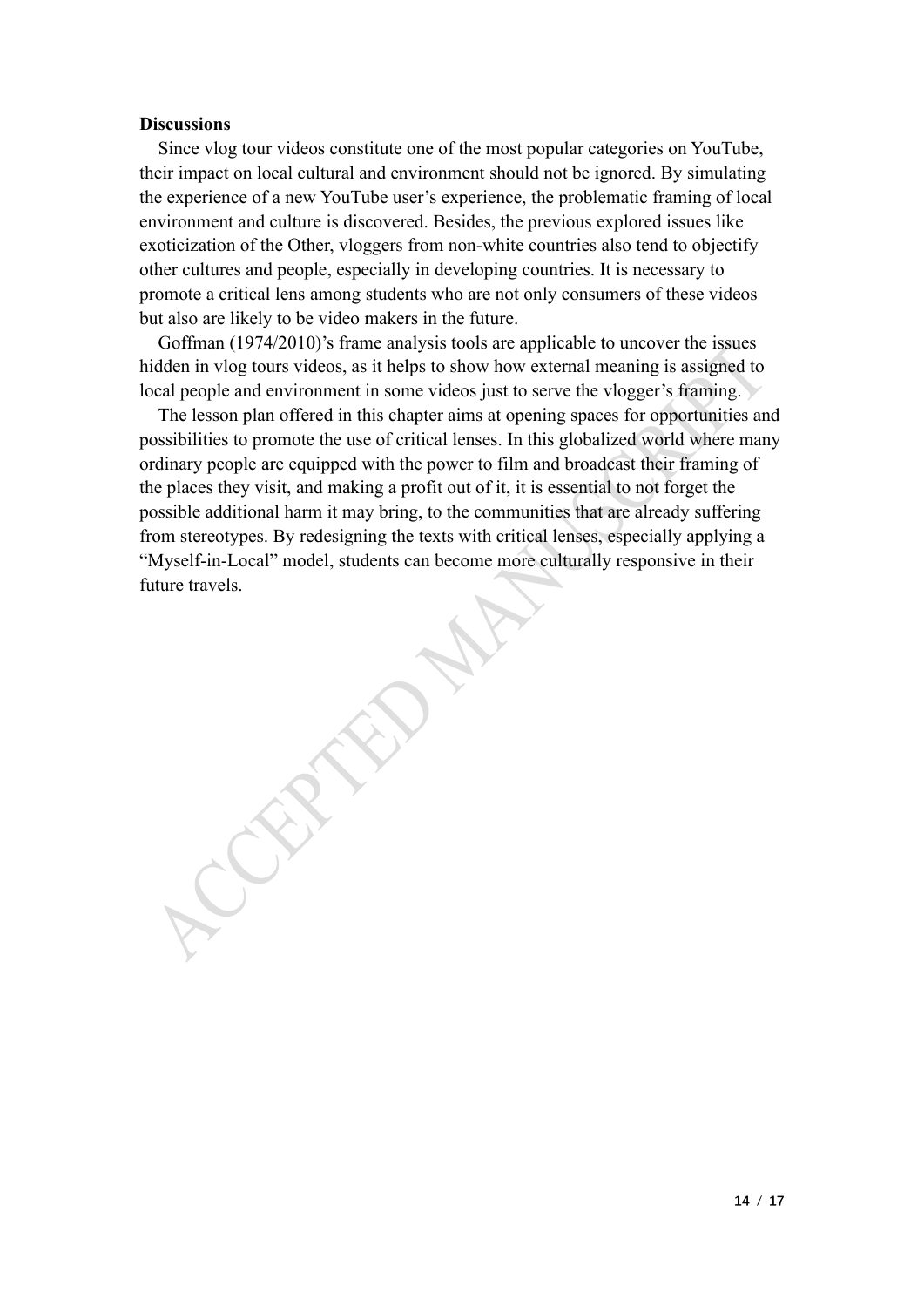#### References

Airoldi, M., Beraldo, D., & Gandini, A. (2016). Follow the algorithm: An exploratory investigation of music on YouTube. *Poetics*, *57*, 1–13. https://doi.org/10.1016/j.poetic.2016.05.001

Arthurs, J., Drakopoulou, S., & Gandini, A. (2018). Researching

YouTube. *Convergence: The International Journal of Research into New Media Technologies*, *24*(1), 3–15. https://doi.org/10.1177/1354856517737222

- Ávila, J., & Pandya, J. Z. (Eds.). (2012). *Critical digital literacies as social praxis: Intersections and challenges*. Peter Lang.
- Cheng, X., Liu, J., & Dale, C. (2007). Understanding the Characteristics of Internet Short Video Sharing: A YouTube-Based Measurement Study. *IEEE Transactions on Multimedia*, *15*(5), 1184–1194. https://doi.org/10.1109/tmm.2013.2265531
- Fotis, J., Buhalis, D., & Rossides, N. (2011). Social Media Impact on Holiday Travel Planning. *International Journal of Online Marketing*, *1*(4), 1–19. https://doi.org/10.4018/ijom.2011100101

Gamson, W. A. (1992). *Talking politics*. Cambridge University Press.

- Goffman, E. (1974/2010). *Frame analysis: an essay on the organization of experience*. Boston Northeastern Univ. Press.
- Guo, L., & Harlow, S. (2014). User-Generated Racism: An Analysis of Stereotypes of African Americans, Latinos, and Asians in YouTube Videos. *Howard Journal*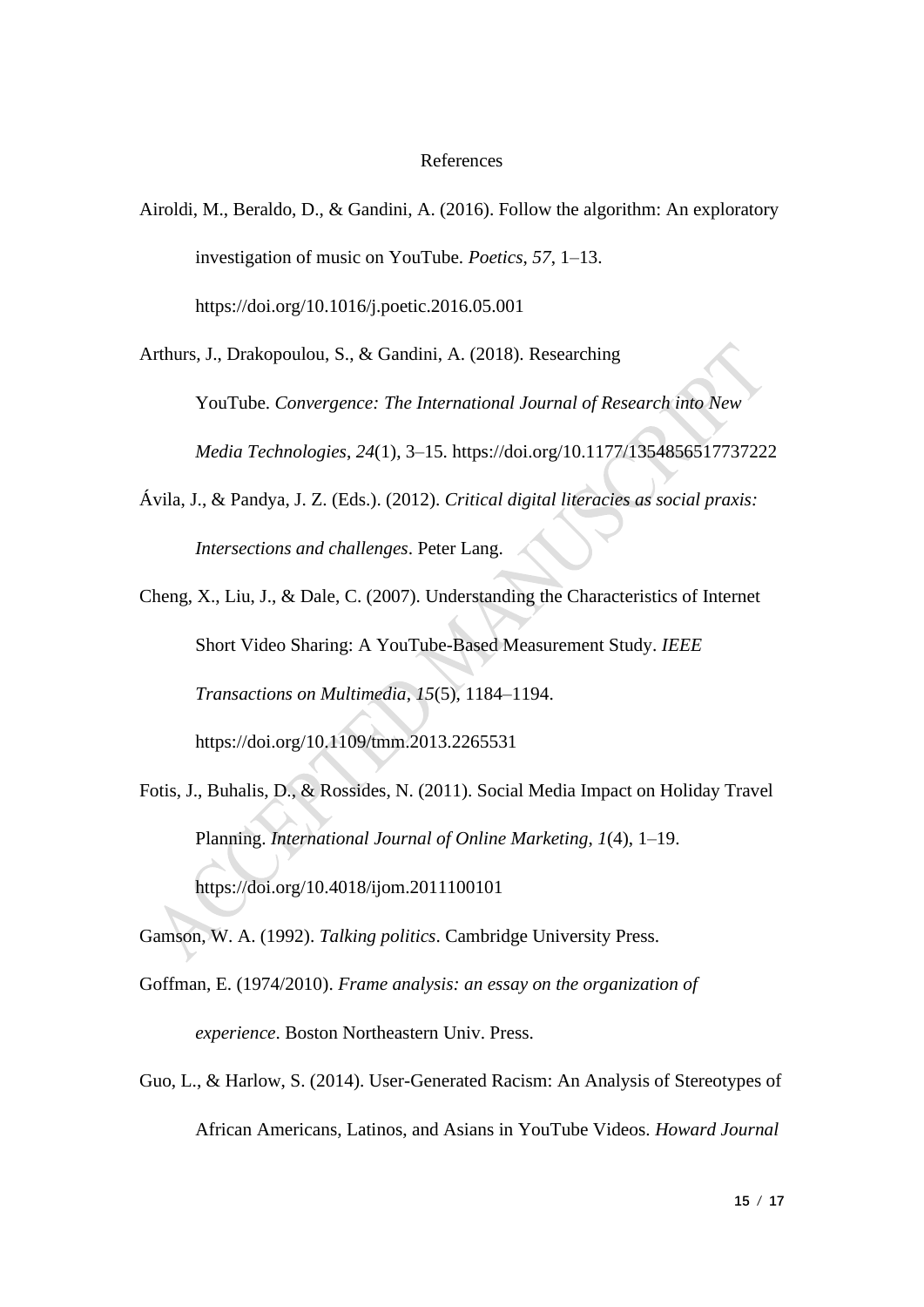*of Communications*, *25*(3), 281–302.

https://doi.org/10.1080/10646175.2014.925413

- Jaworski, A., & Pritchard, A. (Eds.). (2005). *Discourse, communication and tourism*. Channel View Publication.
- Lin, A. M. Y. (2020, May 14). *Discussions on analyzing the videos* [Personal communication].

Lodha, R., & Philip, L. (2013). The Causal Relationships among Tour Product Selection Criteria, Travel Decision-making, and Evaluation of Travel Agencies. *Journal of Tourism & Hospitality*, *02*(03). https://doi.org/10.4172/2167-0269.1000118

- Oh, D. C., & Oh, C. (2017). Vlogging White Privilege Abroad: Eat Your Kimchi 's Eating and Spitting Out of the Korean Other on YouTube. *Communication, Culture & Critique*, *10*(4), 696–711. https://doi.org/10.1111/cccr.12180
- Pietraß, M. (2009). Digital literacy as framing: Suggestions for an interactive approach based on E. Goffman' s frame theory. *Nordic Journal of Digital Literacy*, *4*(03–04), 131–142. https://www.idunn.no/dk/2009/03-04/art04
- Scheff, T. J. (2006). *Goffman Unbound! A New Paradigm for Social Science*. Paradigm Publishers.
- Tambunan, S. (2019, March 24). "Authentic" Culinary Experience in YouTube Travel(V)log: Eating the "Other." *ICEL2019*. First International Conference on Advances in Education, Humanities, and Language, Indonesia. http://dx.doi.org/10.4108/eai.23-3-2019.2284953